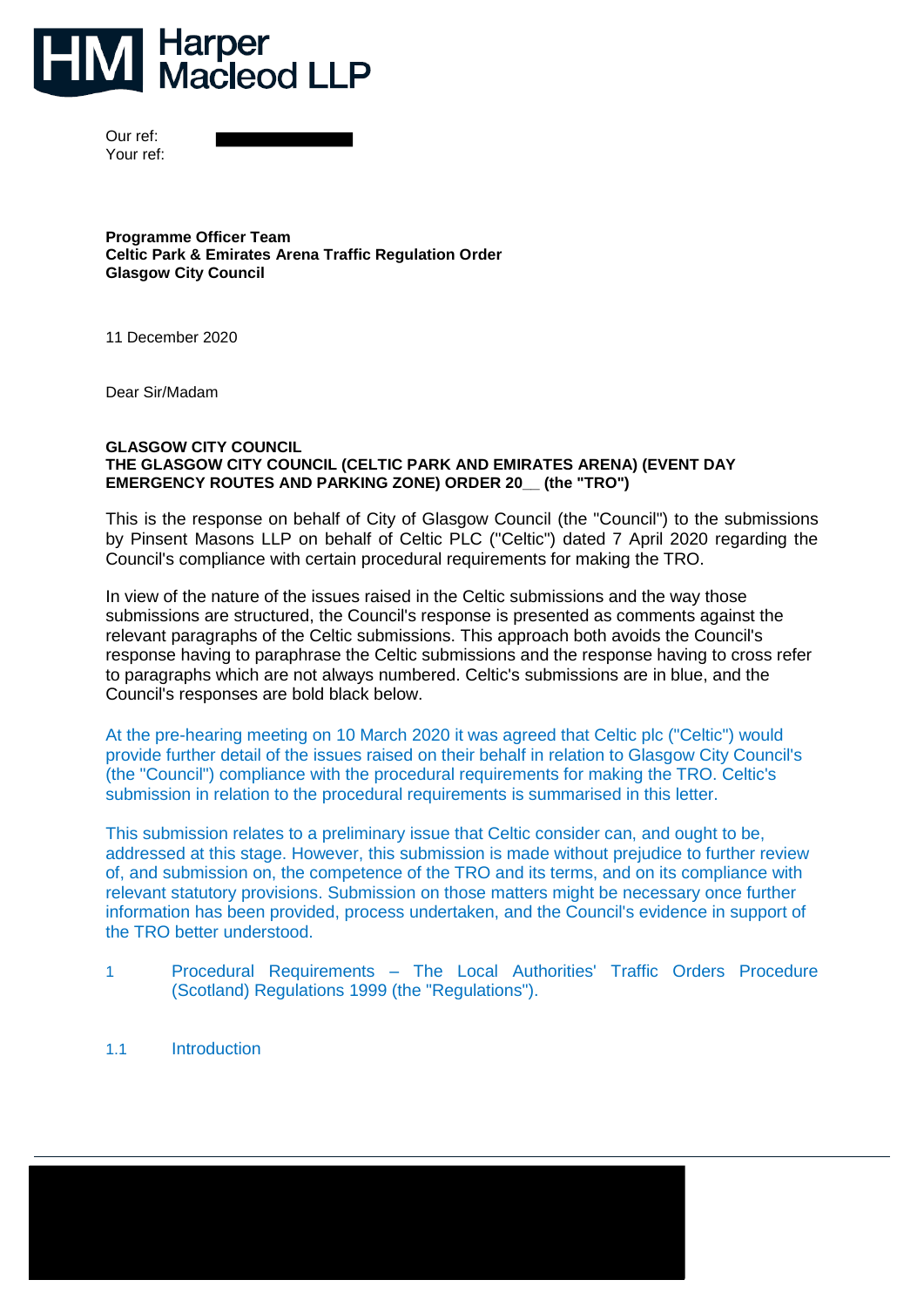Celtic, do not consider the Council to have demonstrated compliance with the notification procedure required in terms of the Regulations.

## **For the reasons set out below, the Council remains of the view that the notification and other relevant requirements of the Regulations have been met.**

In terms of paragraphs 4, 5 and 6 of the Regulations (as supplemented by the various Schedules) certain compulsory measures require to be adopted by the Council to consult on a draft order and, thereafter, to publicise and notify the proposed order. The notice requires both to be publicised and to be sent to parties consulted by the Council in terms of paragraph 4 of the Regulations. Celtic were consulted by the Council prior to publication and notification of the proposals.

**The statutory requirement for the Council to consult on a draft order and thereafter publicise and notify the proposed order in terms of the Regulations is acknowledged, and the Council remains of the view that this requirement of the Regulations has been met. Although Celtic is not a statutory consultee, Celtic was consulted prior to publication and notification of the proposals.** 

The order to be publicised and notified is the order the Council proposes to make (Regulation 2). The Council is not entitled, subsequently, to propose to make a different order not notified or publicised.

**That is not accurate. Paragraph 13(1) of the Regulations makes it clear that an order can be made with modifications from the order which was publicised and notified, albeit subject to the limitations set out in that paragraph. As explained further below, the Council intends making modifications but considers that these modifications would be fully within the relevant limitation (i.e. 13(1)(c) which prohibits modifications which extend the application of the order or increase the stringency of any prohibitions or restrictions contained in it.)**

The notification requirements, in respect of the proposed order, must be undertaken before making that order. It follows, therefore, that an order cannot competently or properly be made unless and until these requirements are met.

**As noted above, Regulation 13(1) allows for modifications to be made, subject to limitations. Provided that such modifications are within those limitations, and the Council considers that the intended modifications outlined in this response would be fully within the relevant limitations, there is no statutory requirement that the Council notify and publicise the order in its modified form. As such, the Council considers that the notification requirements have been met.** 

#### 1.2 Pre Hearing Meeting

One of the points raised at the pre hearing meeting was that the order proposed to be made by the Council (the "Draft Order") available to consultees and interested members of the public, did not contain the information necessary to provide the Draft Order with content or notice of the Council's proposals. The Schedules appended to the Draft Order which ought to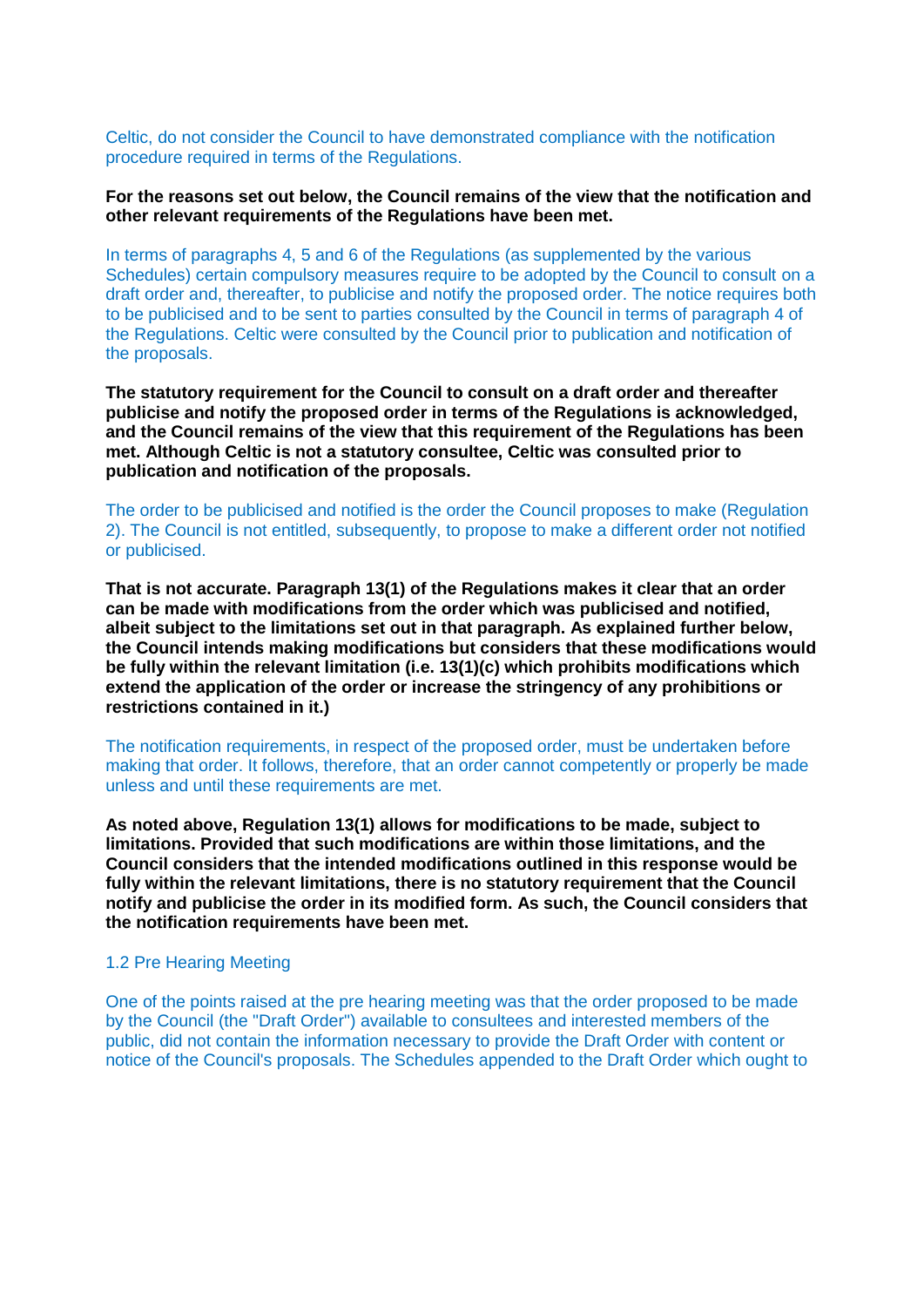specify the restrictions proposed by the Draft Order were not populated with details of affected streets.

Further, as was also indicated at the pre- hearing meeting there are, in Celtic's submission, additional failings in the notification process and, in particular, the Map relied on by the Council in that process.

The Council has subsequently stated (email from **the container to be about the Council dated** 18 March) that the Draft Order made available for public inspection did, in fact, contain the necessary information. Celtic must accept the Council's statement in that regard.

**At the pre-hearing meeting on 10 March 2020, Celtic's legal representative first intimated that Celtic intended challenging the notification process undertaken by the Council on the TRO on the basis that in Celtic's view the Council had not complied with certain procedural requirements.** 

**Following the pre-hearing meeting, the Reporters requested via an e-mail from the Programme Officer Team dated 16 March 2020 that there be a brief preliminary process between the Council and Celtic regarding one particular issue arising from Celtic's criticism of the Council's approach (whether the version of the draft order then published on the website was the same as the version which was placed on deposit for public inspection.)** 

The Council's Legal Manager, **The Council's Legal Manager, The Council's Legal Manager, The Council** responded by e-mail on 17 March 2020 **to confirm that the version of the draft Order then published on the website was indeed the same as the version which had been placed on deposit. Example 20 and 20 and 20 and 20 and 20 and 20 and 20 and 20 and 20 and 20 and 20 and 20 and 20 and 20 and 20 and 20 and 20 and 20 and 20 and 20 and 20 and 20 and due to an administrative error an incorrect skeleton version of the draft Order had been published on the website from 27 January 2020 to 7 February 2020. There was further correspondence dated 18 and 20 March 2020 between the Council's legal**  representative, **of Harper Macleod LLP, and Celtic's legal representative to try to establish whether the explanation provided by was sufficient to address Celtic's concerns. By e-mail dated 23 March 2020, Celtic's legal representative,**  ■ of Pinsent Masons LLP, wrote to the Programme Officer Team to advise **that in Celtic's view the information was not sufficient to address Celtic's concerns. Copies of the said e-mails by dated 18 March and dated 20 March are attached for completeness. The Reporters will already have the other correspondence referred to as the Programme Officers were party to that correspondence.** 

However, they make the point also that engagement with the Council's TRO process and with the information relevant to the proposed TRO is more typically secured through access to online materials rather than by visiting a public office as necessary to view the Draft Order. The Notice of Proposals itself refers readers to the Council's website. The material made available online was inaccurate.

As per the e-mail dated 17 March 2020 from **referred to above, the draft order available on the Council's website from 7 February 2020 to date is exactly the same version as that which was placed on deposit for public inspection. Due to an administrative error, a skeleton version of the draft Order was uploaded to the website**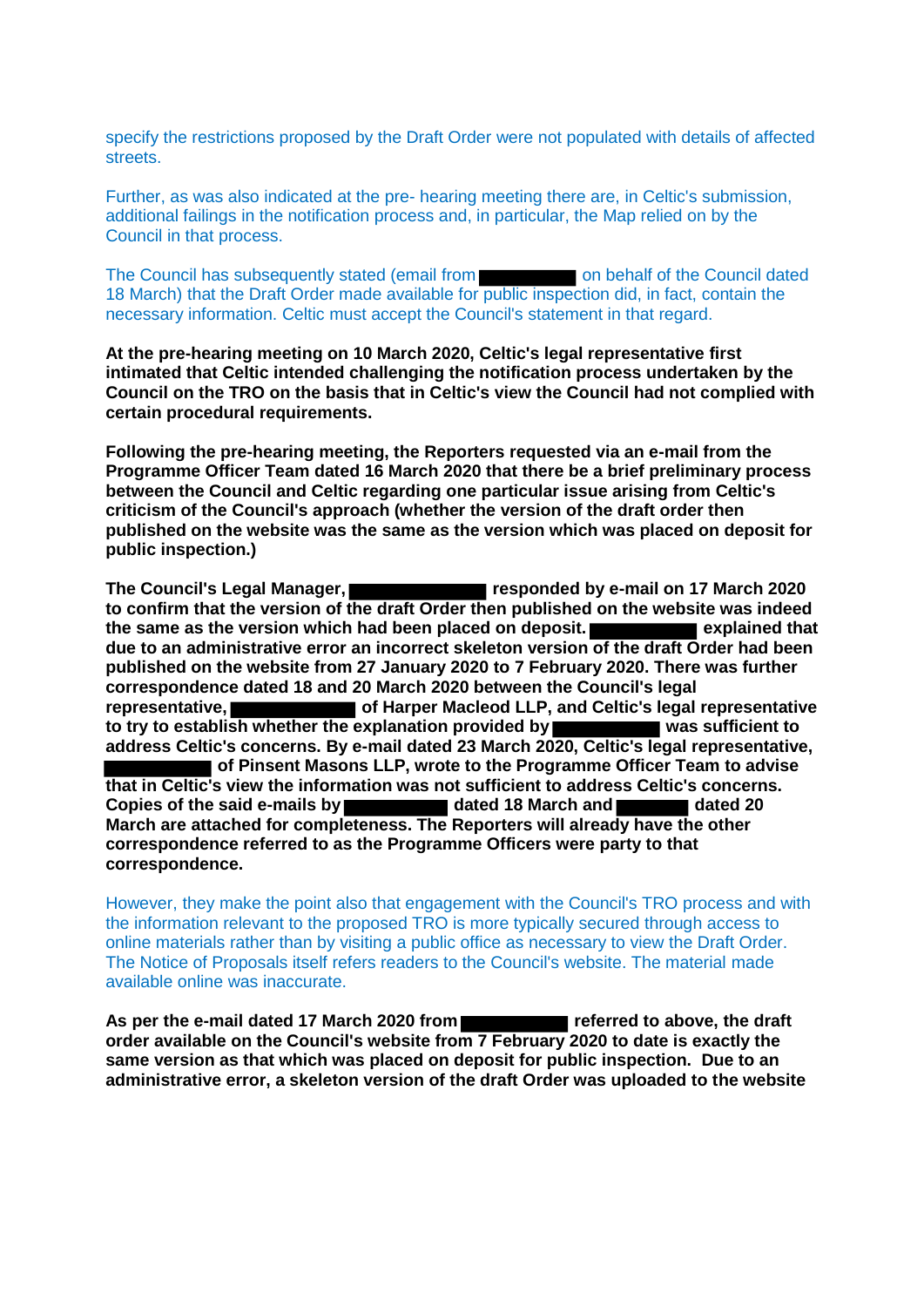**on 27 January 2020 by the Programme Officer Team. That skeleton version was not however the version which had previously been placed on public deposit in accordance with the procedures set out in the Regulations. The error was noticed on 7 February 2020 by the Council team promoting the TRO whereupon the incorrect version of the draft Order was removed and replaced by the correct version (i.e. the one which had been on public deposit.)** 

**Schedule 3 of the Regulations specifies the requirements as to the availability of documents for inspection. This only requires that the specified documents be made available for inspection at the Council's offices during normal office hours. There is no requirement for documents to be published on a website or elsewhere.** 

**In addition to meeting the statutory requirements of Schedule 3, at the same time as hard copies of the relevant documents were available for inspection, the Council published some of the documents, but not the draft Order, on the website. That approach reflects the Council's longstanding practice. We refer to Council document 28, which is the Council's guidance from 2015 on Traffic Regulation Orders. Section 11 of that guidance specifically states that draft Orders are not made available online. Council document 14 explains what messages and documents appeared on the Council's website throughout the process. You will see from the list of documents under the 4 May 2018 entry that this did not include the draft order. When the notice of proposals was first published in May 2018, the notice of proposals was published on the Council's website which stated where a copy of the draft order could be viewed and at what times. The press Notice of Proposal (document 12) and the on-road Notice of Proposals (document 13) are also referred to. These list the documents which were on deposit and which could be viewed (including the draft order) and those which were made available on the website (not including the order.)** 

**On the basis of this material, the Council rejects Celtic's assertion that the material made available online was inaccurate and the assertion that the Notice of Proposals was misleading.** 

The Council has also suggested that criticism of the Relevant Map (as hereinafter defined) does not impact on the competency of the notification process because paragraph 1(3) of Schedule 5 provides that where a discrepancy arises as between the Map and the Order, then the Order should prevail. Celtic does not accept that provision addresses the point in issue for the reasons set out below.

This seems to refer to the comments made in **Election 20 and 10 and 10 and 10 and 10 and 10 and 10 and 10 and 10 and 10 and 10 and 10 and 10 and 10 and 10 and 10 and 10 and 10 and 10 and 10 and 10 and 10 and 10 and 10 and of 18 March. As explained in that e-mail, the comment was made on the basis of the Council's then understanding of Celtic's criticism of the Relevant Map, which understanding was based on very limited information then provided by Celtic. The criticisms which have now been articulated by Celtic are different to the concerns as understood by the Council on 18 March.** 

The submissions on the remaining points of challenge are detailed below.

1.3 The Relevant Map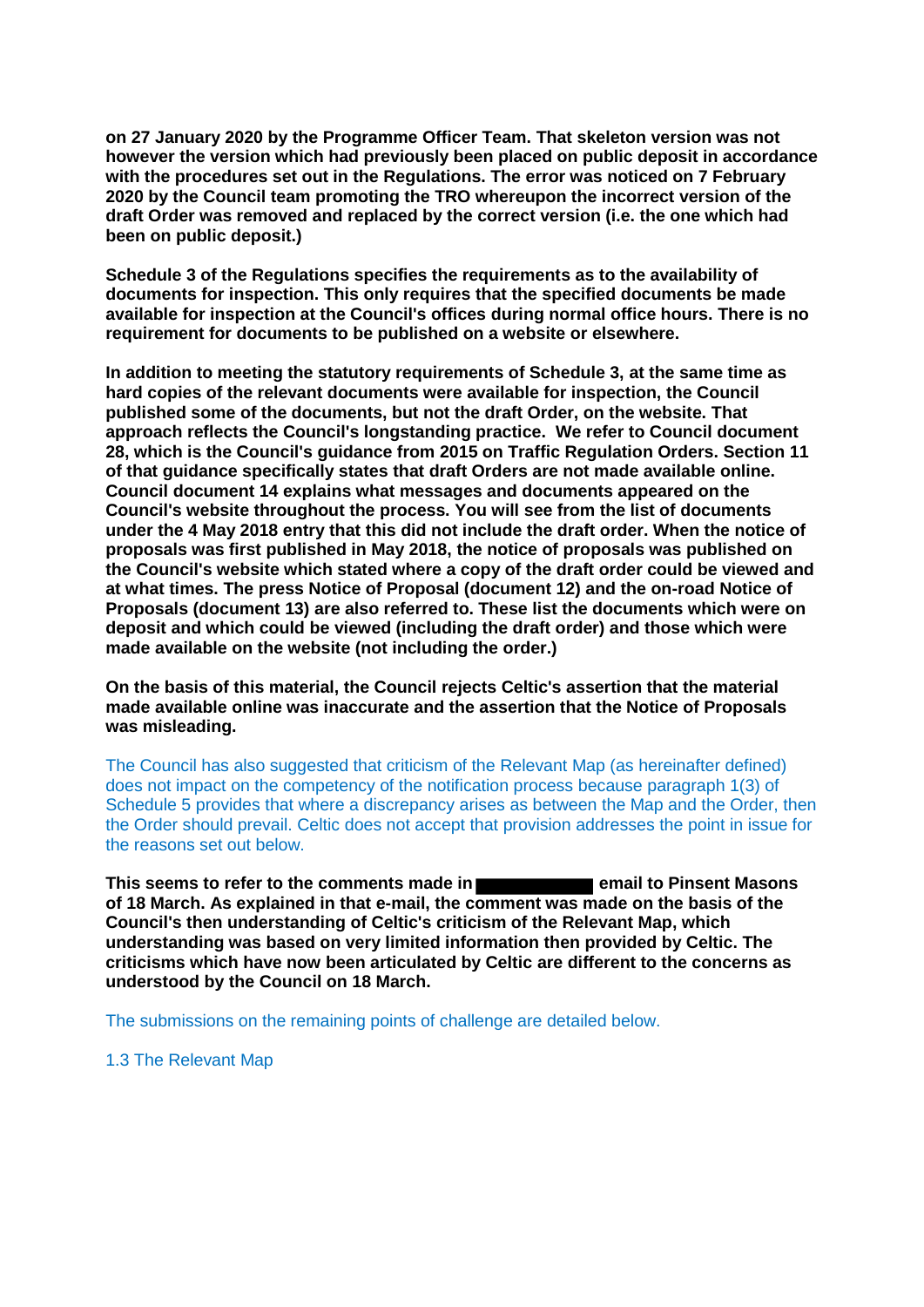The Council is obliged to prepare a map of the proposals in terms of paragraph 15 of the Regulations:-

*"The relevant map* 

*15. The authority shall prepare and keep in connection with the order a map in accordance with the requirements set out in Schedule 5."* 

Schedule 5 paragraph 1 (a) provides that: "*The map shall clearly indicate by distinctive colours, symbols or markings – (a) each road to which the order relates……."* 

The Council is obliged, after consultation and before making an order, to undertake publication and notification of the proposed order (paragraphs 5 and 6 of the Regulations). The publication and notification requires a Notice of Proposals.

The requirements of the Notice of Proposals are specified in Part 1 of Schedule 1 to the Regulations. The Notice of Proposals requires that the Map (the "Relevant Map") be made available for inspection along with the Draft Order.

## *"PART I*

*PARTICULARS TO BE INCLUDED IN THE NOTICE OF PROPOSALS* 

- *1. The name of the authority.*
- *2. The title of the order.*
- *3. A statement of the general nature and effect of the order.*

*……….* 

*7. Each address at which a copy of the order, as drafted, a copy of the relevant map, and a copy of the authority's statement of reasons for proposing to make the order can be inspected, and the times when inspection can take place at each such address……………………."* 

Schedule 3 to the Regulations further mandates the Council to make the Relevant Map available for inspection as part of the publication and notification process.

## *"Schedule 3*

*REQUIREMENTS AS TO THE AVAILABILITY OF DOCUMENTS FOR INSPECTION 1. There shall be available for inspection at the authority's offices during normal office hours, and (if the authority think fit) at such other places within the authority's area and during such times respectively at those places as the authority may determine, the following documents:– (a) a copy of the order as drafted or made, as the case may be; (b) a copy of the relevant map;……………"* [Our emphasis]

The Relevant Map is, accordingly, an integral part of the notification and publication of the Draft Order. That notification and publication is intended to provide the information required to inform response and objection to the Draft Order (see paragraph 7 of the Regulations) and the content of the Relevant Map, as noted above, mandated by the Regulations. The objection period commences with publication or notification (as referred to above).

The Council has not complied with this requirement.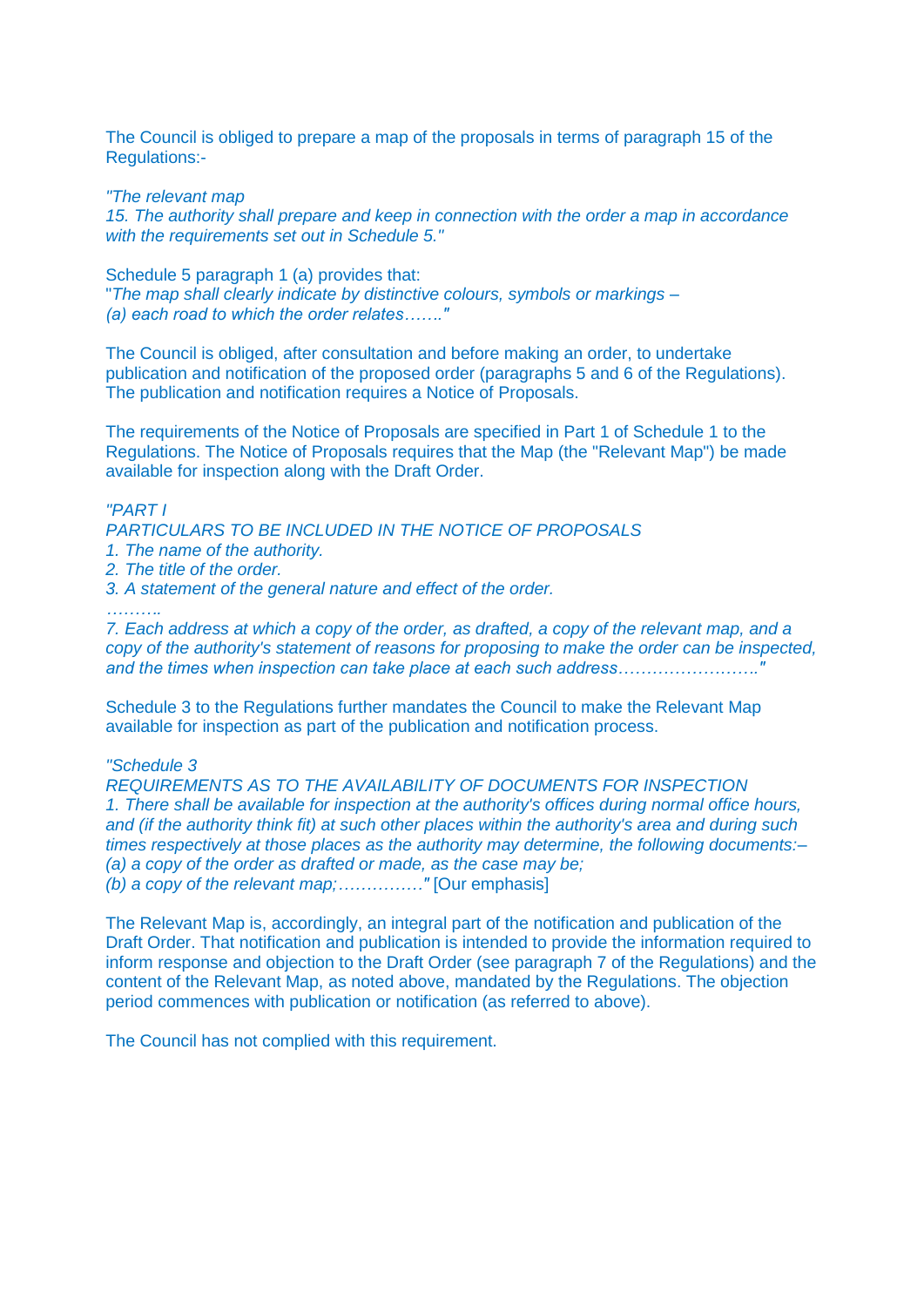Drawing No. EDPC/CP/001 (dated May 2018) is the only map available in respect of this Order and in relation to the notification of this order.

The other maps available in relation to the order (numbered 1-6) are extracts from that larger map and form part of the larger map. We refer to drawing EDPC/CP/001 (dated May 2018) as the "Map".

**The Council doesn't understand Celtic to be suggesting that the other maps should not be taken account of, and instead understands Celtic's comment to merely be pointing out that the other maps are extracts from the main overview map, drawing number EDPC/CP/001). For the avoidance of doubt, the Council's position is that the relevant map for these purposes comprises drawings EDPC/CP/001, EDPC/CP/002, EDPC/CP/003, EDPC/CP/004, EDPC/CP/005, and EDPC/CP/006 (all dated May 2018). This is important as some of the detail revealed in the extracts may not be immediately apparent from the main map when viewed at its original scale.** 

The Map does not "clearly indicate by distinctive colours, symbols or markings….each road to which the order relates…….". That is clear from a review of the Map alongside the list of controls proposed in the various Schedules of the Draft Order. The list of roads and control measures specified in the Schedules to the Draft Order does not accord with the symbols and markings on the Map which, in Celtic's submission, suggests significantly more modest effect than the terms of the Order as expressed in the Schedules. A review of the list of streets and areas of restriction specified in the Schedules is more extensive than the roads and restrictions shown on the "Map" (i.e. the "relevant map").

**All of the restrictions now actually intended by the Council (to be given effect to by the intended modifications to the proposed order described in this note) are accurately reflected in the relevant map.**

**Investigating the example discrepancies highlighted by Celtic as discussed further below has however revealed that in some cases the schedules: (1) include streets which it is not now intended to apply restrictions/control measures to; and (2) list whole streets when the intention is now for the restriction/control measure to only apply to a specified part or parts of that street.** 

**In the early stages of the evolution of the event day and related parking restrictions proposed for the environs of Celtic Park and the Emirates Stadium, the Council originally considered restrictions covering an area more extensive than the area now covered by the proposed order. The area originally contemplated was reflected on a map and the affected streets were listed in schedules. The area to be covered by the restrictions was changed prior to consultation and publication of the proposals. While the relevant map was updated to accurately reflect the changed area, the schedules listing the streets were not updated. This means the schedules in the draft order still include a number of streets for which restrictions are no longer proposed.** 

**Some of the proposed restrictions and control measures are now only intended to apply to sections of roads. For example, the no waiting at any time restrictions proposed in Schedule 1 (coloured purple on the maps) mainly apply to road junctions and are designed to preserve visibility for safety and traffic management reasons.**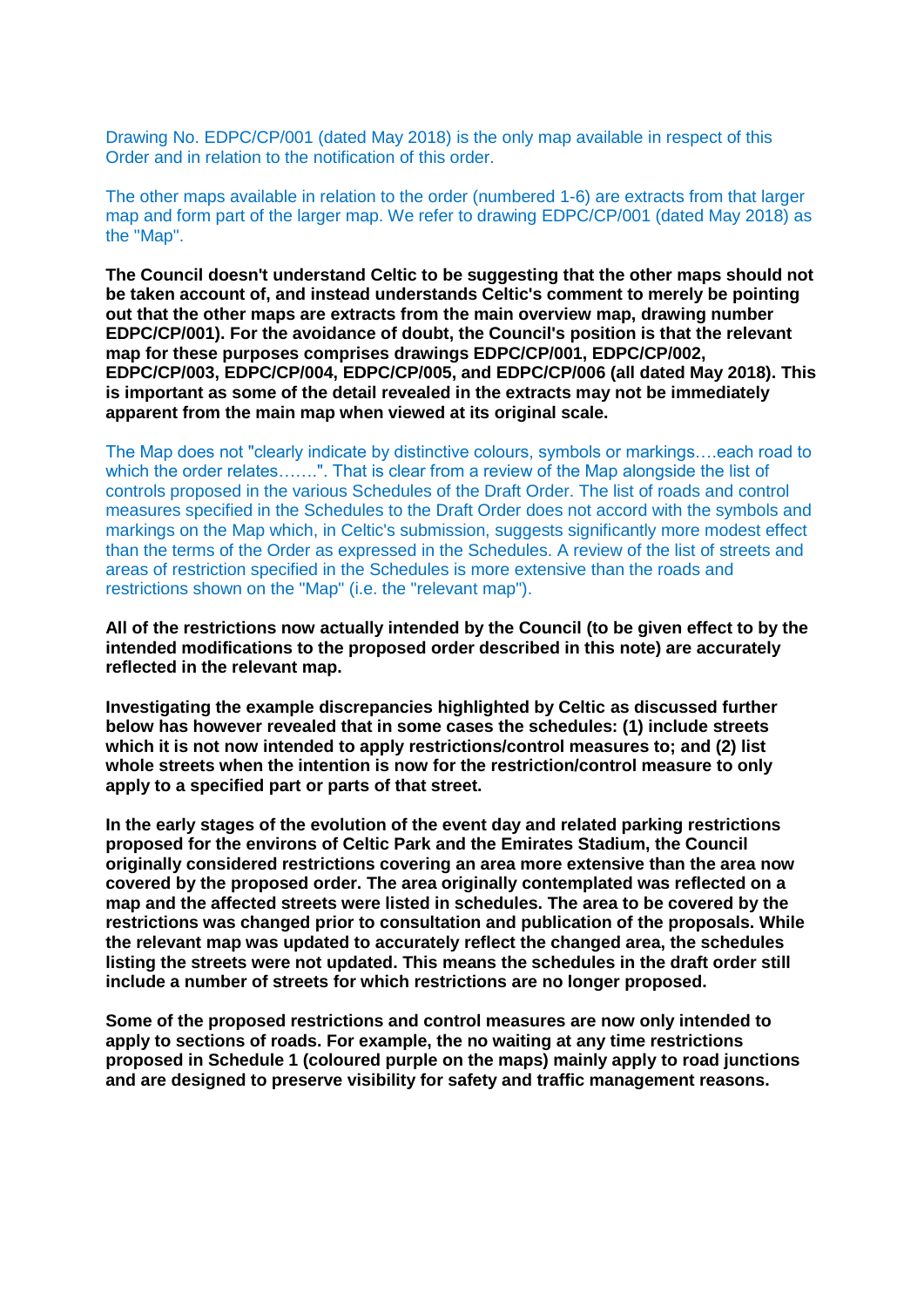**While some of the street descriptions in the schedule accurately describe the section of the street at the junction in respect of which it is intended to apply the restriction (and thereby reflect the sections indicated on the relevant map), in other cases the whole of the street has been listed. This issue also arises with schedule 5 (disabled vehicle parking spaces.)**

**Separate from the discrepancies between the schedules and the relevant map described above, the Council has also identified that the proposed order duplicates certain traffic restrictions and control measures which are already in place through The Glasgow City Council (Clyde Gateway Area) (Traffic Regulation) Order 2015. This duplication covers all of the streets listed in schedule 7 and schedule 8, and some of the streets listed in schedule 1 and schedule 2. As such restrictions already exist, it is unnecessary for them to be replicated on the proposed order.** 

**If following the hearing and the Reporters' recommendations the Council intends proceeding with the TRO, before making the order the Council intends update the schedules to remove streets which are not intended to be restricted, change the street descriptions where it is only intended for the restriction to apply to part of a street, and remove those restrictions which are already covered by the 2015 Clyde Gateway TRO. Addressing the Clyde Gateway TRO duplication will also require the relevant map to be updated. This would constitute a modification to the proposed order which would reduce, rather than extend, the application of the Order and as such could be competently done in terms of Regulation 13(1).** 

**In the Council's view, making a modification as described above (as opposed to formally changing the proposals at this stage) would be the correct procedure under the Regulations. In the interest of clarity, by no later than submission of the Council's statement of case, the Council will however produce updated schedules and an updated relevant map. The updated schedules will be provided in both clean and tracked formats, with the tracked versions showing changes made from the existing schedules. It had been hoped that the updated schedules could have been provided alongside this response, but unfortunately that has not been possible. Removing streets which are no longer to be subject to restrictions and updating the relevant map to remove the duplications arising from the Clyde Gateway TRO are relatively straightforward administrative processes. However, changing references from whole streets to parts of streets can only be done once point to point surveys have been carried out on each the affected streets to measure the length of the relevant part. Based on the number of streets involved, this will likely take until approximately three months from now.**

We have identified some examples simply for illustration. The points made are repeated across the area of the proposed TRO. We would invite the Reporters to compare the Map with the Order and the Schedules. In relation to the streets listed below, we have appended extracts from the various plans referred to in the hope that will assist.

**Claythorn Street.** The Notice of Proposals lists Claythorn Street (which is located in extract Plan 1). Claythorn Street is included in Schedules 1 (no waiting at any time) and 5 (disabled vehicle parking places) to the Draft Order. However, there are no annotations at all in respect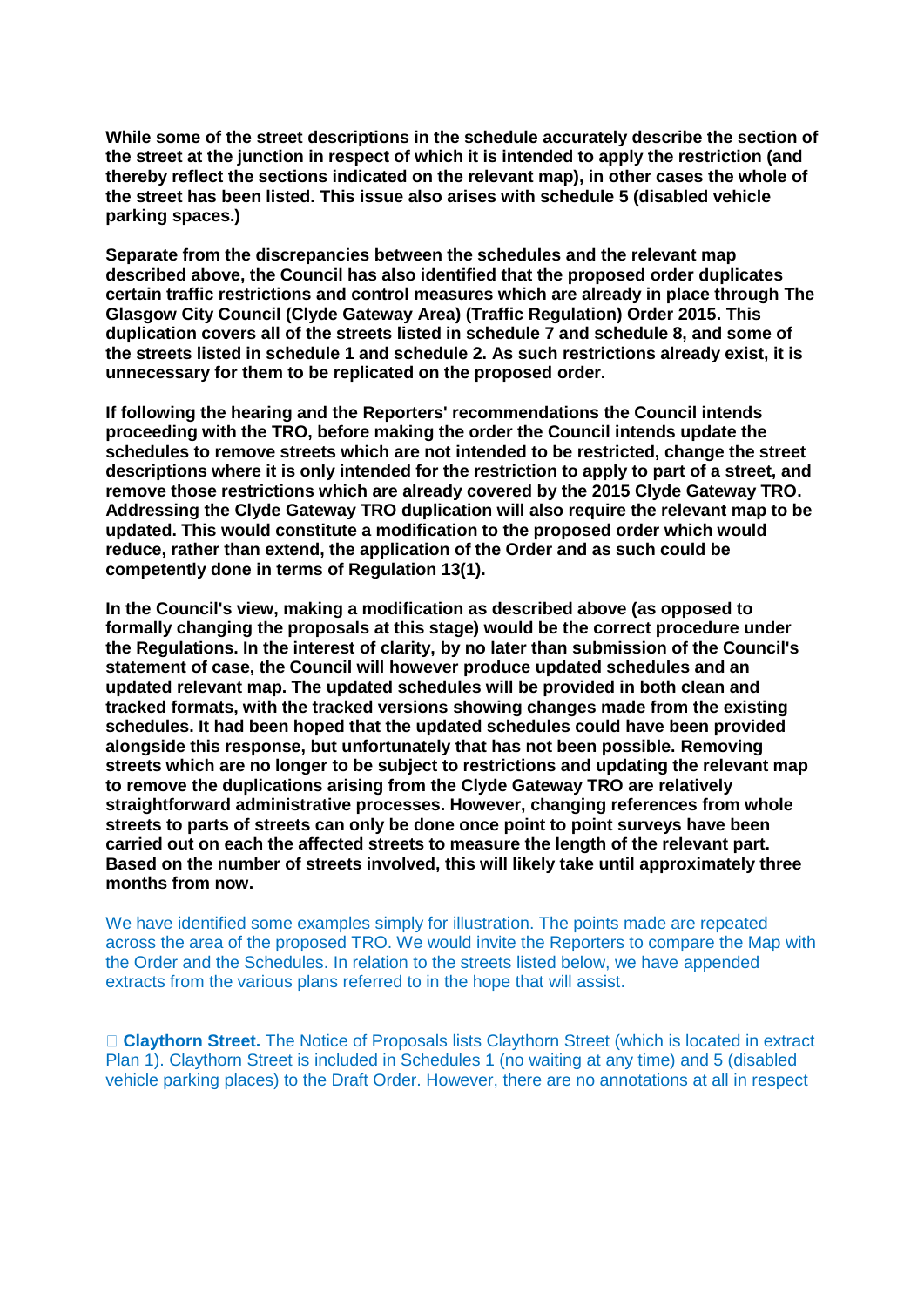of Claythorn Street on extract Plan 1. Further, Claythorn Street is outside the broken blue line indicating the proposed Event Day Parking Zone.

**The Council confirms there is now no intention to introduce these restrictions on Claythorn Street and the intention is to remove Claythorn Street from the extent of the Order before the Order is made. This would constitute a modification to the proposed Order which would reduce, rather than extend, the application of the Order and as such could be competently made in terms of Regulation 13(1).** 

**Mountainblue Street.** This street is located in extract Plan 2. In the terms of the Draft Order Mountainblue Street is included in Schedules 1, 3 (no waiting during relevant events, except permit holders) and 5. Plan 2 does not show the restrictions purported to be introduced by Schedules 1 and 3.

**The current reference to Mountainblue Street in Schedule 1 of the draft order is incorrect (as without qualification that reference would be taken to apply to the whole of Mountainblue Street.) The Council intends to modify the order so that Schedule 1 restrictions only apply to Mountainblue Street to the extent of the short sections at its junctions with Yate Street and Yate Road indicated by purple lines on Plan 2.** 

**The reference to Mountainblue Street in Schedule 3 (No waiting during relevant events, except permit holders) of the draft order is correct, as the Order is intended to cover the whole of both sides of Mountainblue Street (from the extended west kerbline of Yate Street to the extended west kerbline of Overtown Street) and this restriction is correctly shown within the event day parking zone as delineated by a broken blue line on Plan 2 and the Overview Plan.**

□ **Quarrybrae Street.** This street is located in extract Plan 3 of the Map. Schedules 1, 3 and 5 contain various measures and restrictions affecting the length of this street. However, that is not indicated on the Map (Plan 3).

The unqualified reference to Quarrybrae Street in Schedule 1 is incorrect. The Council intends to modify the Order so that these restrictions apply only to the short sections of Quarrybrae Street at its junction with Muiryfauld Drive where indicated by purple lines on Plan 3.

**Regarding Schedule 5, the Council can advise there is now no intention to introduce these restrictions on Quarrybrae Street and the intention is to remove Quarrybrae Street Schedule 5 of the Order before the order is made.**

**The reference to Quarrybrae Street in Schedule 3 (No waiting during relevant events, except permit holders) of the draft Order is however correct, as the order is intended to cover the whole of both sides of Quarrybrae Street (from the extended east kerbline of Pharonhill Street to the extended west kerbline of Muiryfauld Drive.) Those sections of the street are correctly shown within the event day parking zone as delineated by a broken blue line on Plan 3 and the Overview Plan.**

**French Street.** This street is located in extract Plan 4 of the Map. Schedules 1, 2 (no waiting and no loading or unloading at any time), 3 and 5 contain various measures and restrictions effecting, in some cases, the length of this street. French Street is also outside the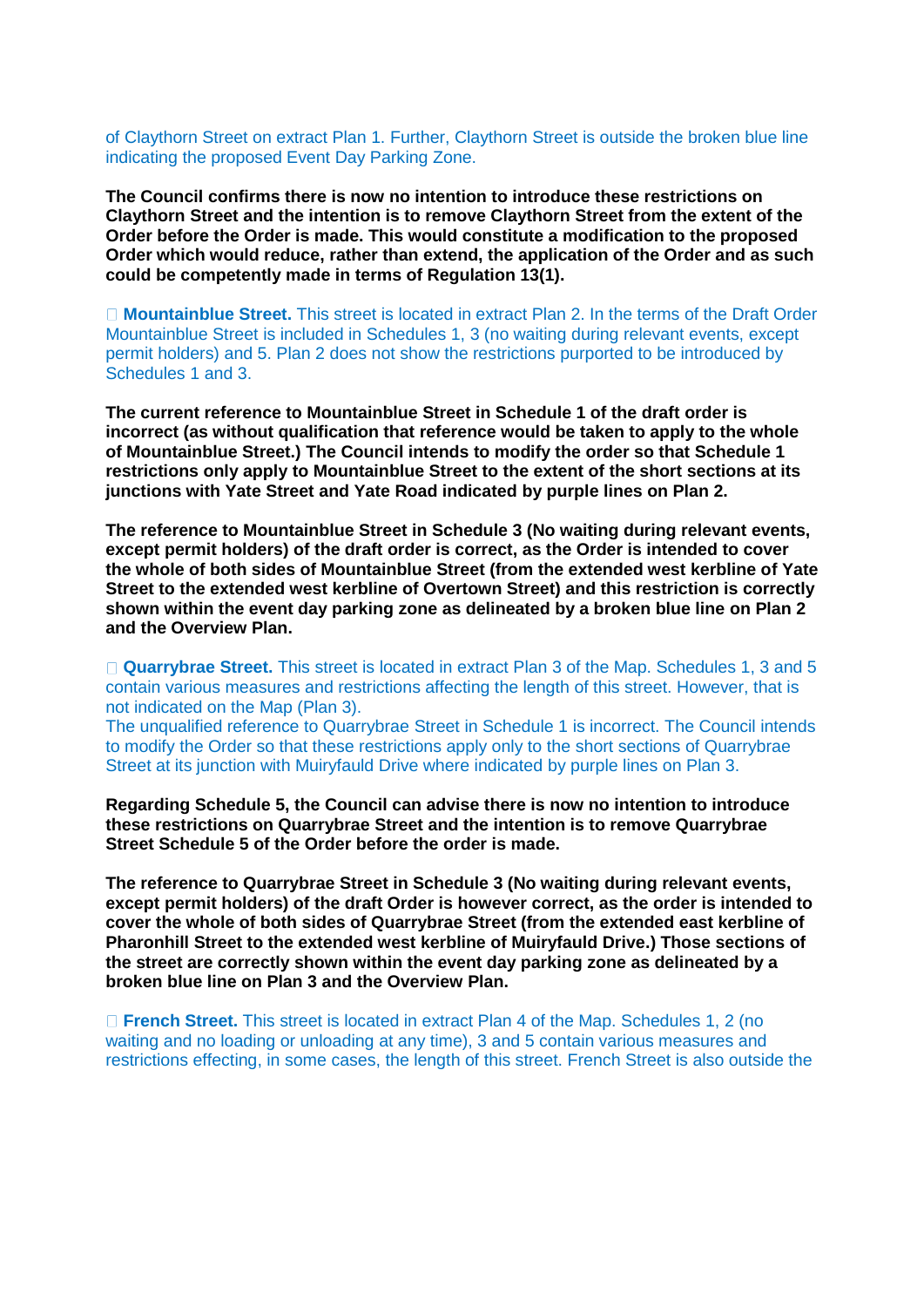broken blue line indicating the proposed Event Day Parking Zone. The Map (Plan 4) does not indicate the restrictions in relation to this street.

**The reference to French Street in Schedules 1, 3 and 5 is incorrect. The Council can advise that there is now no intention to introduce these restrictions on French Street and the intention is to remove French Street from the extent of Schedules 1, 3 and 5 of the order.** 

**The reference to French Street in Schedule 2 (No waiting at any time, no loading or unloading at any time) is correct in so far as the description of the relevant sections of French Street in Schedule 2 accurately reflect the sections indicated by orange lines on Plan 4 and the Overview Plan. That said, French Street is one of the streets where there is duplication with the restrictions which already exist through the Clyde Gateway TRO. The references to French Street will be amended to avoid such duplication.** 

## **Potter Grove.** This street is included in Plan 6 (shown in extract Plans 5 & 6). Potter Grove is included in Schedules 1, 3 and 5. That is not indicated on the Map.

**The references to Potter Grove in Schedules 1 and 5 are incorrect. The Council can confirm there is now no intention to introduce these restrictions on Potter Grove. The Council would remove Potter Grove from the extent of Schedules 1 and 5 before making the order.** 

**The reference to Potter Grove in Schedule 3 (No waiting during relevant events, except permit holders) of the draft order is however correct, as the order is intended to cover the whole of both sides of Potter Grove (from the extended south kerbline of Potter Place to its southern extremity) and the order is correctly shown within the event day parking zone as delineated by a broken blue line on Plan 6 and the Overview Plan.** 

**As this is the third example where Celtic's submission asserts that the restrictions for certain streets included in Schedule 3 (i.e. No waiting during relevant events, except permit holders) are not reflected on the relevant map, but where such streets clearly fall within the event day parking zone indicated by the blue broken line, the Council wonders whether Celtic's submission intended to make another, more subtle, criticism of the Council's approach which the Council hasn't picked up on.** 

While we appreciate that the Council will have the opportunity to respond following upon the receipt of this submission we refer to the Council's comment that Paragraph 1(3) of Schedule 5 to the Regulations provides an answer to the criticism of the Relevant Map. That paragraph states that:-

*"1 …..(3) Where the relevant map is neither specifically referred to in the text of the order nor made a part of the order, the map shall be for purposes of illustration only and the matter indicated on it shall not prevail over the actual text of the order in the event of any discrepancy between the map and the text…."* 

**The reference above to the Council's comments is understood to relate to the comment made in email to Pinsent Masons of 18 March. As stated above, and as explained in that e-mail, the comment was made based the Council's then**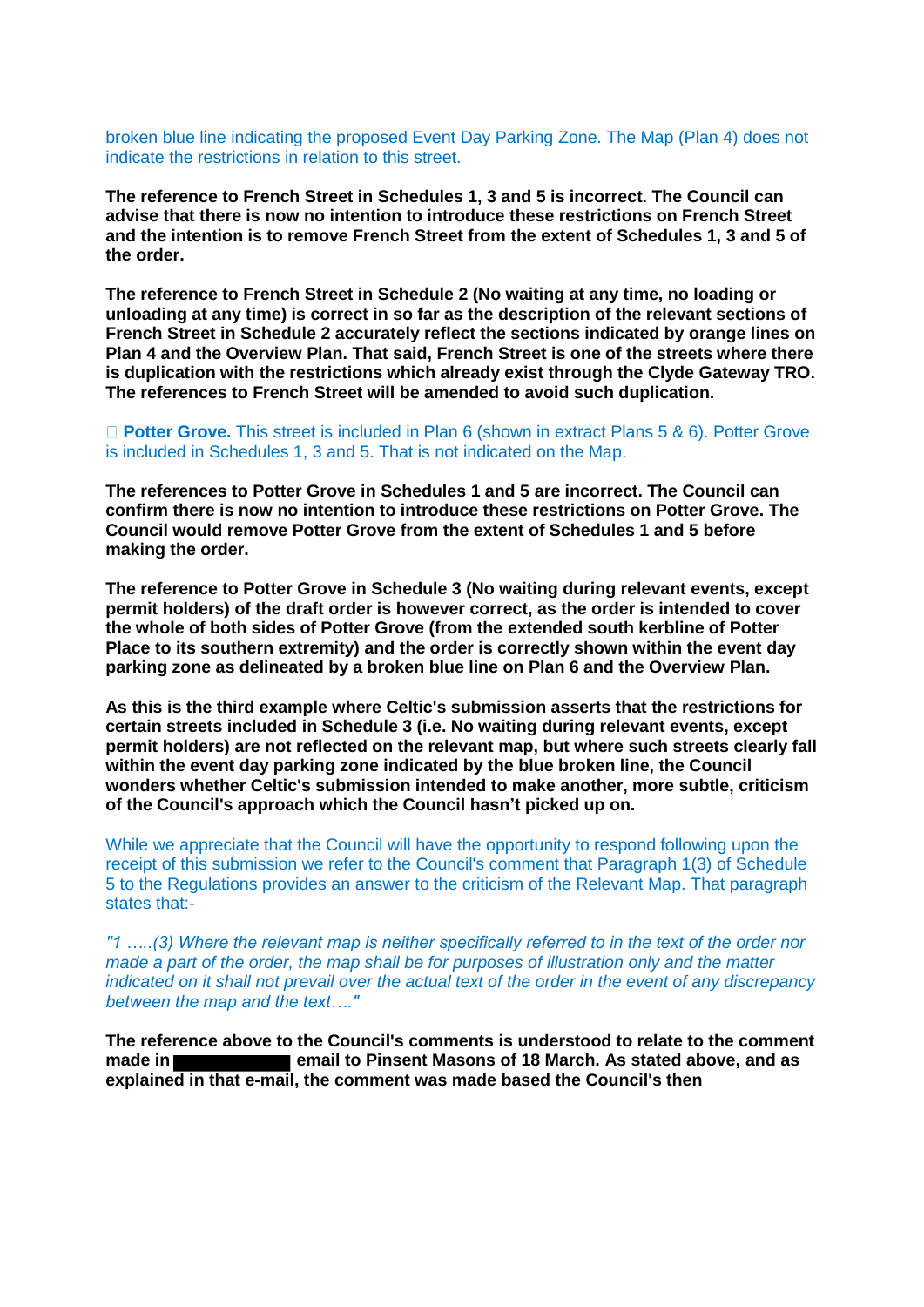**understanding of Celtic's criticism of the relevant map based on very limited information then provided by Celtic. The Council's position on the criticisms which were subsequently articulated by Celtic are set out in this response.** 

That provision is not relevant to the point in issue. The issue under consideration is the adequacy of notification and whether the Regulations have been complied with in that regard.

The question of whether or not the Relevant Map prevails if there is a subsequent discrepancy between the Relevant Map and the Order once the Order is in place is not the point. This is not an issue as to the interpretation of the Draft Order post making, but whether its terms have been adequately publicised and notified. The relevance of the Relevant Map in the notification requirements cannot be dismissed. Further, the post implementation interpretation of the substantive order will be presumed to follow a competent notification process. The notification process requires that a map showing specified information is provided.

There are specific notification requirements in relation to the Relevant Map which are intended to inform consideration and response to the order. Those requirements are not optional; they are, as referred to above, compulsory. This notification process did not comply with those requirements.

It is, in our submission, unnecessary to say more to challenge the competency and adequacy of the notification procedure. However it is, nevertheless, worth noting that the absence of the required information has an adverse impact on the sufficiency and quality of the notification process. A review of the Relevant Map, which should be a more accessible document than the lengthy text of the Schedules, goes nowhere near communicating the proposed effect of the Order. Further, it is also worth noting that the information lacking in the Relevant Map does not relate to minor discrepancies but to a significant disconnect between the terms of the Schedule and the terms of the Relevant Map. That will, in our view, be obvious to the Reporters on a comparison of both.

**The Council is aware of the requirement in terms of Regulation 15 to prepare and keep in connection with the order a map in accordance with the requirements specified in Schedule 5 of the Regulations. Such a map was prepared and was made available for inspection at Council offices, and details of how to inspect the map were publicised in the press, on the Council's website and by on-street notices.** 

**As explained above, the Council acknowledges certain instances of discrepancies between the relevant map and the schedules. In all of these instances, the relevant map correctly indicates the restrictions which the Council now actually intends to impose. The discrepancies arise because the schedules include streets or parts of streets over which the Council does not propose restrictions. The Council intends to address this by modifying the schedules.**

**While it is regrettable that these discrepancies occurred, and that individuals or groups with an interest in the affected streets may have been inconvenienced, in view of the corrective steps to be taken by the Council as explained above, no one will have been prejudiced as a result of these discrepancies. In all instances, the discrepancies arose because the schedules included streets or parts of streets over which restrictions are not now actually proposed. At worst, although this is not evident from the objections**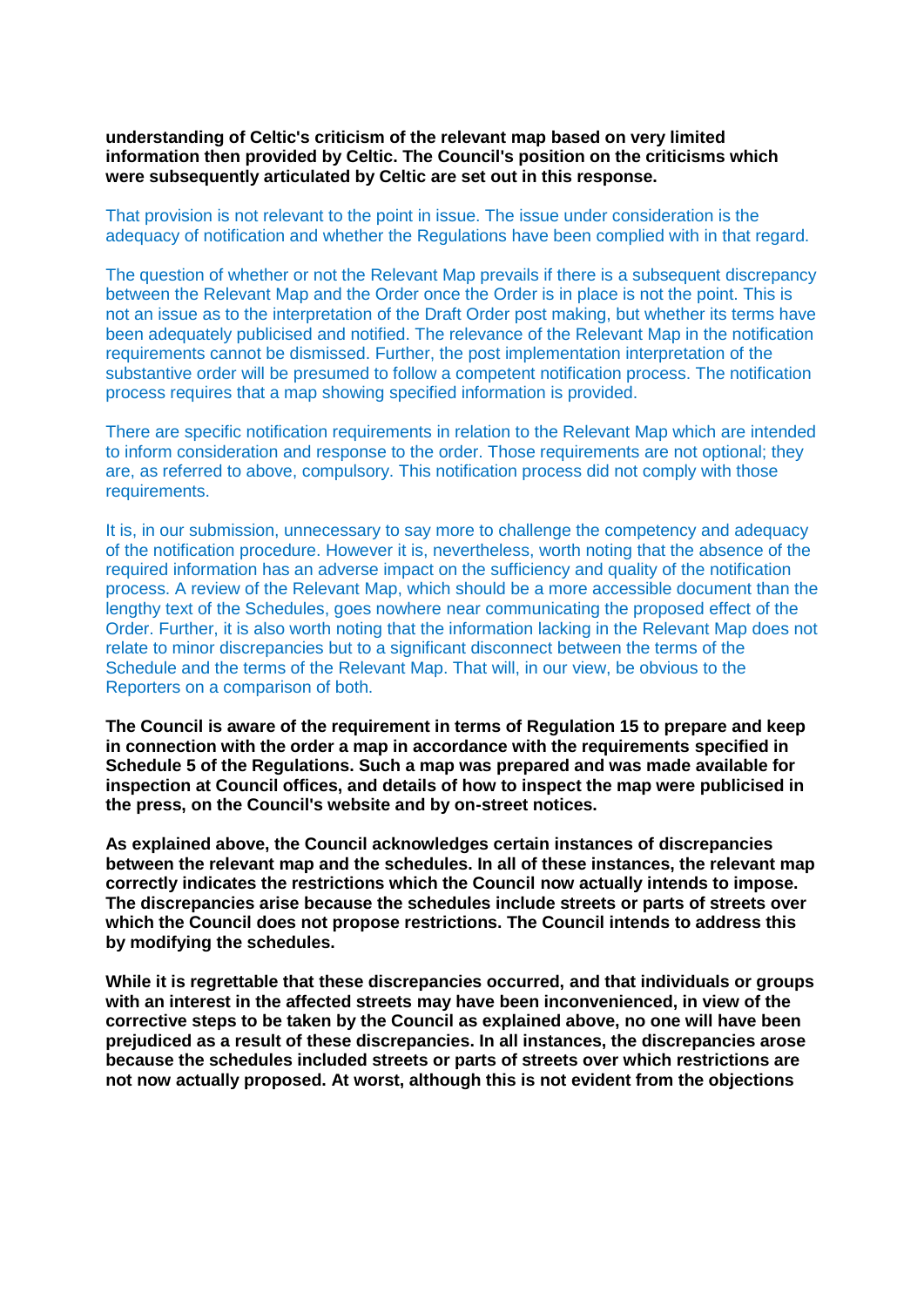**received, individuals may have understood from the notification process that their street was to be subject to certain restrictions when in fact no such restrictions will now be taken forward.**

# 1.4 No Statement of General Effect

The Notice of Proposals requires to provide a "*statement of the general nature and effect of the order*" (paragraph 3 of Part I of Schedule 1 to the Regulations). In our submission the Notice of Proposals fails to do so.

This is a complex order comprising multiple control measures which apply in different combinations to different streets. The TRO proposes different types of control and a number of different measures within those categories of control.

It is not possible to ascertain even the general effect of the Draft Order in relation to the streets affected from the terms of the Notice of Proposals. The effect of the Draft Order cannot be ascertained from the Notice of Proposals; it is simply a list of different possible measures and a long list of streets with no way of ascertaining what the general effect of the order will be. It begs the question whether the general effect is to apply all measures to all streets or some measures to some streets. That difficulty aggravates the failure of the Map to indicate the effect of the proposed Order.

**The Council published its notice of proposals in the form of a newspaper advert in the Evening Times, as well as making the notice of proposals available online. The Notice of Proposals published in relation to the draft order contains all of the information which the Council would usually publish in a Notice of Proposals.** 

**The Council strongly rejects the contention that the Notice of Proposals in relation to the order failed to meet the requirements of the Regulations. The Council is confident that the said notice complies with each of the requirements set out in Schedule 1 Part 1 of the Regulations. The Celtic submission refers specifically to Schedule Part 1 paragraph 3, the requirement to provide a statement of the general nature and effect of the Order, and so we will address compliance with that requirement specifically.**

**Firstly, paragraph 3 doesn't go any further than requiring that the notice of proposals must include "a statement of the general nature and effect of the Order". The Council's published notice of proposals contains the following:**

- **Notification that some of the restrictions are to be permanent whilst others are to relate to event day parking;**
- **Reference to the Event Day Parking Zone;**
- **A general boundary description of the area to be covered by the Order;**
- **A list of every road affected by the Order**
- **A general description of the nature of the restrictions to be introduced by the Order;**
- **Reference to parking permits and how these will operate;**
- **Details of how further information about the Order can be viewed;**
- Details of how to object to the Order.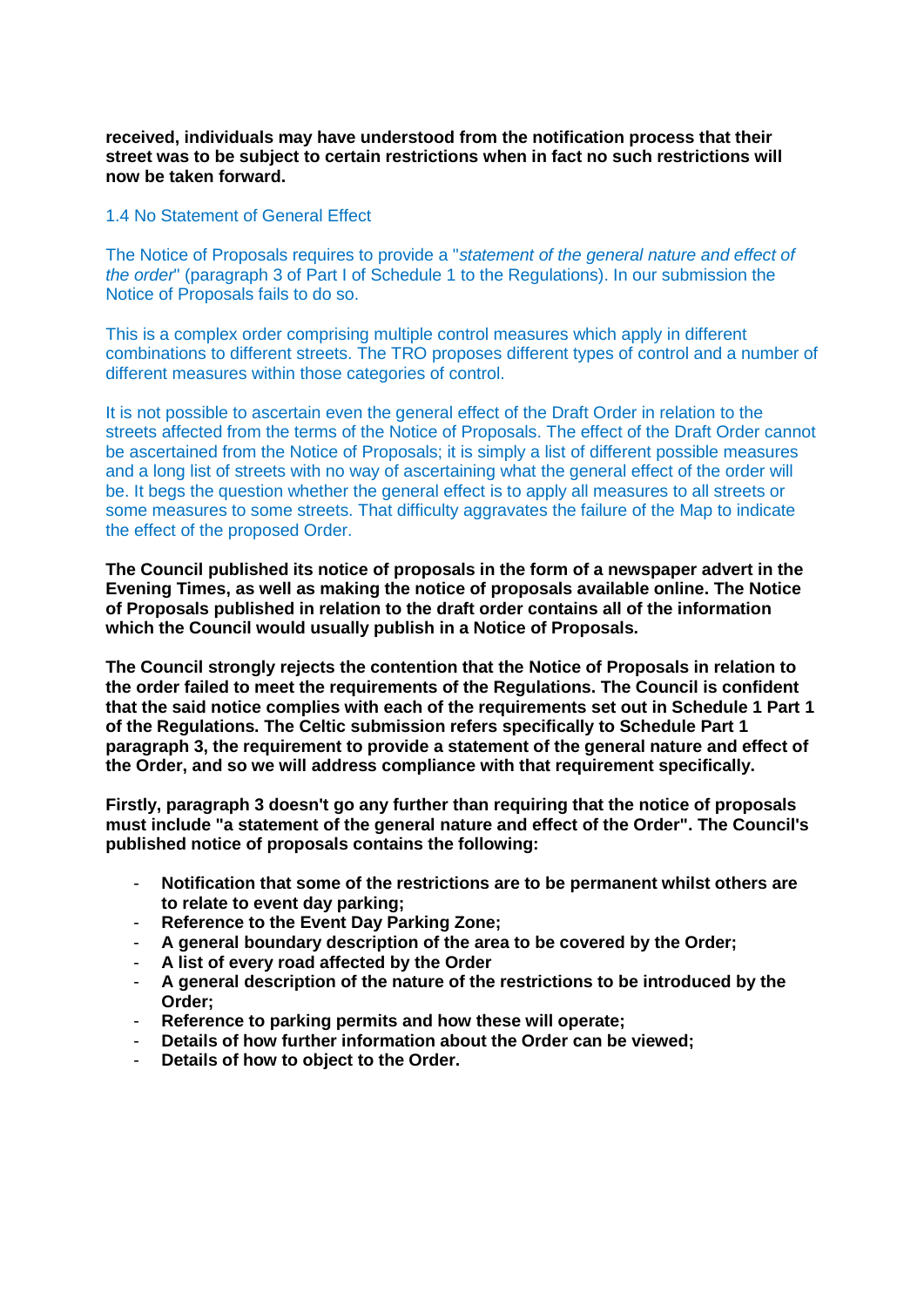**The Council considers that the information provided is comprehensive and exceeds what is required in order to comply with the requirements for a notice of proposals set out in Schedule1 Part 1 of the Regulations. The Celtic submission states that it is not possible to ascertain whether the order will apply all measures to all streets or some measures to some streets. It is not a requirement in terms of the Regulations to be able to ascertain this from the notice of proposals.**

**It is acknowledged that it is not possible to ascertain from the notice of proposals alone exactly which restrictions will apply to which streets. However, not only is there no requirement to be able to do so in terms of the Regulations, in this case it would not be feasible to set out that information in the Notice of proposals. The order covers a large number of streets and contains a range of restrictions. In setting out the precise detail of the restrictions which reply in each area, the order itself runs to over 100 pages, so it's simply not possible in giving notice of the proposals to set out which restrictions will apply to which streets in a format which is capable of being published in a newspaper and advertised though on street notices. It would not have been practical or desirable for the Council to provide more information than it did in the Notice of Proposals.**

# 1.5 No Specification of Duration

The general effect of the Draft Order cannot be ascertained without clear indication of the periods during which it will have effect. There is no specification either in the Notice of Proposals or in the Draft Order of the period over which the Order will be effective or how that can be ascertained.

**As pointed out, the Notice of Proposals makes clear that some of the restrictions are to be permanent, while others are to be in effect on event days. The draft order itself specifies, in the Articles pertaining to each Schedule detailing restrictions on specified roads, whether any particular restriction is applicable "at any time" or is applicable "during relevant events". In relation to those restrictions which apply at any time, it is evident that these are full time, permanent restrictions. In relation to those restrictions which apply during relevant events, it is of course not possible for the Council to publicise within the order itself precisely when these restrictions will be in force. However, the draft order contains a definition of "Relevant Event" which establishes that those restrictions will be in force during any sporting, social, entertainment or similar event held at Celtic Park and the Emirates Arena, and that includes periods prior to, during, and after the event which have been identified as requiring traffic management. It is not possible to make the draft order more specific about the times during which the restrictions will be in force, nor is there any statutory requirement for the order to be any more specific.** 

#### 2. Effect of Notification Failures

The notification of the Draft Order is a pre-requisite to its making. We submit that, in light of the above issues, that the Council is required to undertake again the notification and publication obligations (as required in accordance with paragraphs 5 and 6 of the Regulations and associated Schedules) and must do so before proceeding further with the Order.